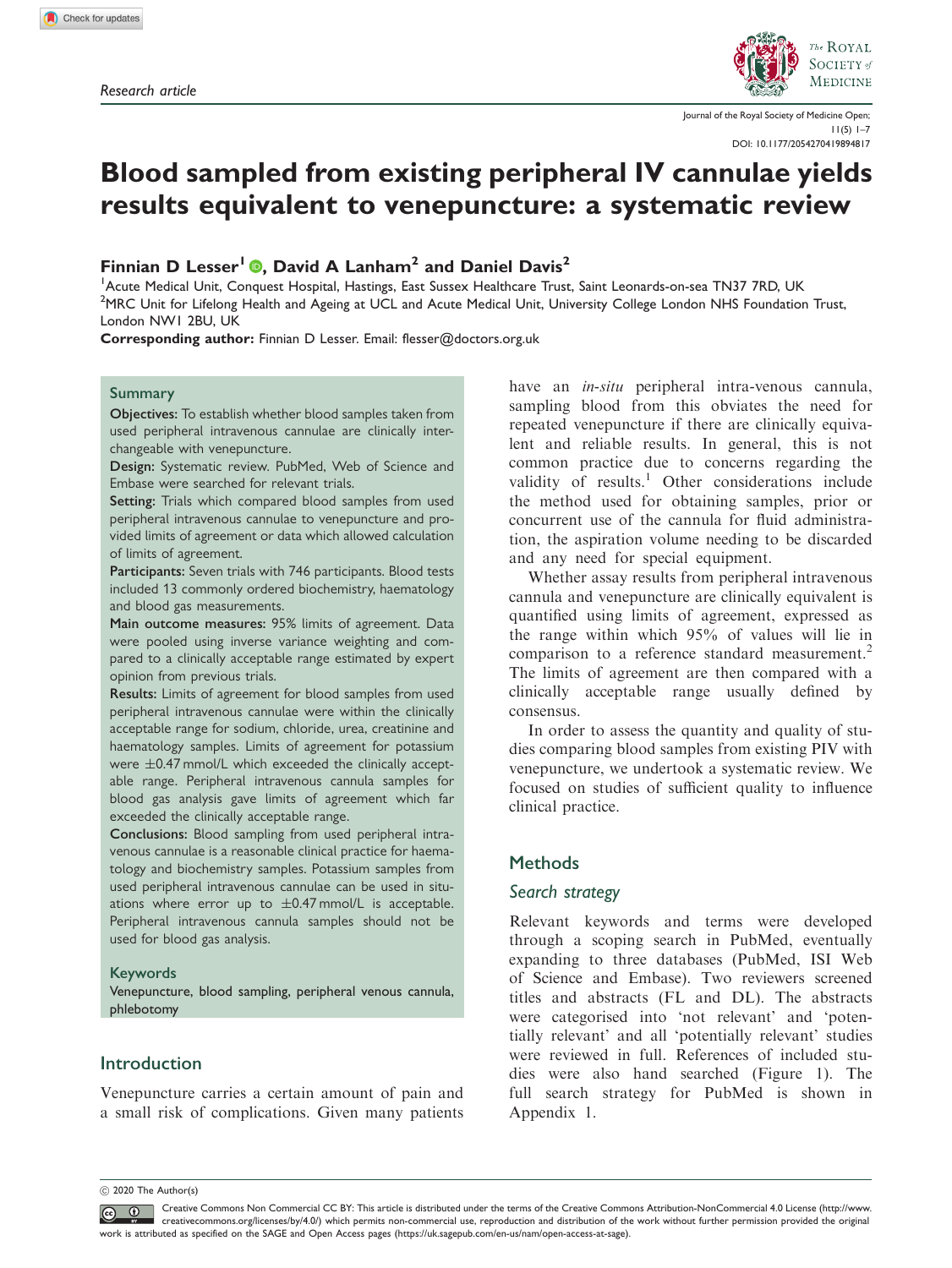

# Study selection

#### Inclusion criteria .

- 1. Studies that compared human blood samples drawn from peripheral intravenous cannulae and venepuncture.
- 2. Studies reporting numerical results for at least one of the following tests: sodium, potassium, chloride, urea (or blood urea nitrogen), creatinine, haemoglobin, haematocrit, white cell count, platelets, international normalised ratio, pH, partial pressure oxygen, partial pressure carbon dioxide.
- 3. Studies using the Bland–Altman method for limits of agreement or providing data which allowed the calculation of limits of agreement.<sup>2</sup>

## Exclusion criteria

- 1. Articles not in English.
- 2. Studies which used newly inserted peripheral intravenous cannula for blood sampling unless

intravenous fluids had been infused through the cannula prior to sampling.

- 3. Studies which took samples while infusions were running through the cannula or did not wait after stopping infusions.
- 4. Delay of greater than 5 min between samples for comparison.
- 5. Studies which did not discard at least 2 mL of aspirate prior to blood sampling.
- 6. Studies which required special equipment for blood sampling from peripheral intravenous cannula (for example double stopcock techniques).

# Data collection and extraction

Relevant data were extracted from included papers in duplicate (FL and DL), including publication year, patient population, number of patients, blood tests carried out, discard volume prior to sampling, wait time between stopping infusions and sampling, aspiration method and cannula gauge as well as the assay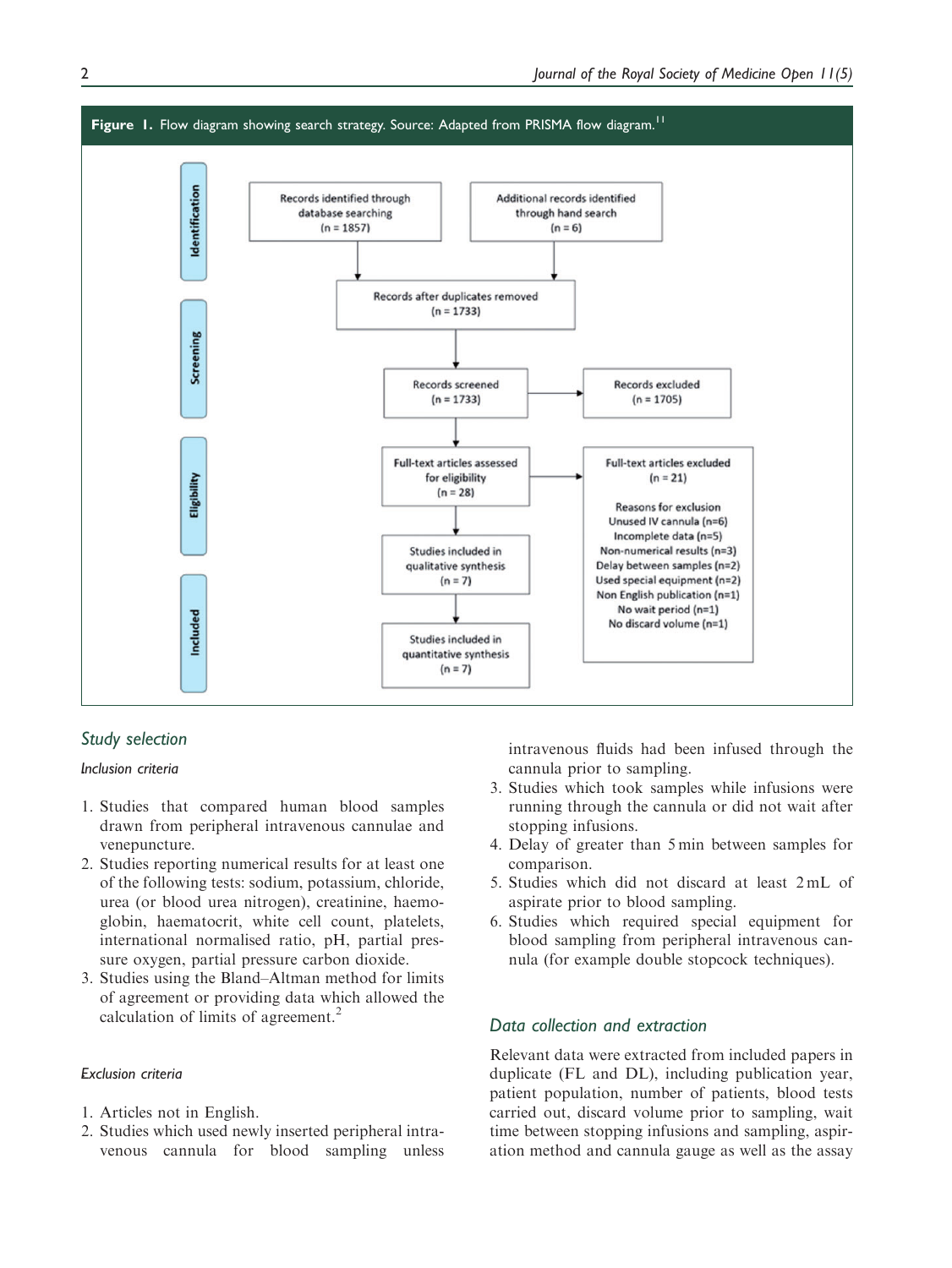#### Table 1. Summary of included studies.

| Year | First author   | n   | Population                                  | <b>Infusions</b><br>prior to blood<br>sampling | <b>Discard</b><br>volume<br>(mL) | Wait time<br>after stopping<br>infusion | <b>Sampling</b><br>technique            | PIV gauge<br>(French) |
|------|----------------|-----|---------------------------------------------|------------------------------------------------|----------------------------------|-----------------------------------------|-----------------------------------------|-----------------------|
| 1998 | Fincher        | 53  | Medical inpatient<br>adults                 | Not specified                                  | 3                                | $60 \text{ min}$                        | Syringe                                 | 18, 20                |
| 2001 | Himberger      | 64  | Emergency depart-<br>ment adults            | At least 100 mL                                | 5                                | I min                                   | Syringe and<br>needle                   | 16, 18, 20            |
| 2001 | Zlotowski      | 33  | Healthy volunteers                          | 200 mL normal<br>saline                        | 12                               | 2 min                                   | Syringe and<br>needle                   | 8                     |
| 2007 | Corbo          | 81  | Emergency depart-<br>ment adults            | Not stated                                     | 5                                | 2 min                                   | Vacutainer and<br>needleless<br>adapter | 18, 20, 22            |
| 2010 | Berger-Achituv | 40  | Inpatient paediatrics                       | At least 100 mL                                | $\overline{2}$                   | $l$ min                                 | Syringe                                 | 20, 22, 24            |
| 2014 | Ortells-Abuye  | 272 | Inpatient ward or<br>short stay unit adults | Medications or IV<br>fluids                    | $\overline{4}$                   | 15s                                     | Syringe                                 | 16, 18, 20, 22        |
| 2014 | Hambleton      | 259 | Emergency depart-<br>ment adults            | Unspecified                                    | $\overline{2}$                   | 2 min                                   | Vacutainer<br>with luer<br>adapter      | 18, 20                |

results. Tests measured in non-SI units were converted to SI units. Blood urea nitrogen results were converted to urea by multiplying by 2.14 and then converting to SI units.

The 95% limits of agreement was the primary outcome of interest. If not reported directly, it was calculated

Limits of agreement = Mean difference  $\pm 1.96$  $\times$  SD of differences from mean

Limits of agreement values were then pooled using inverse variance weighting

variance<sub>(pooled)</sub>

$$
=\frac{(variance_{study1} \times n_{study1}) + (variance_{study2} \times n_{study2}) \cdots}{(n_{study1} - 1) + (n_{study2} - 1) \cdots}
$$

# Clinically acceptable limits of agreement

The clinically acceptable errors in blood sampling are not fully established and vary depending on patient situation and the clinicians' tolerance for error. Four studies specified such ranges established through clinician survey.<sup>3–6</sup> We used a mean of these values to define clinically acceptable limits for this review.

# **Results**

Literature search provided 1857 articles for abstract review with 130 duplicates (Figure 1). Hand-searching identified a further six studies for abstract review. There were 21 papers which were excluded at full text review for failure to meet the inclusion criteria or meeting the exclusion criteria (Appendix 2). Ultimately, seven studies were included with total individuals  $n = 746$  from a combination of adult inpatient, adult emergency department, paediatric inpatient and healthy volunteers (Table 1).

# Characteristics of included studies

Studies comparing venepuncture to peripheral intravenous cannula used different methods and protocols (Table 1). The minimum discard volume in the studies was 2 mL. Cannula sizes varied from 16 to 22 French. All cannulae had been used prior to sampling but there was variation in volume and contents of infusion prior to sampling. Sampling devices used were either syringe or vacutainer systems.

#### **Biochemistry**

Sodium, chloride, urea and creatinine pooled limits of agreement were all within the clinically acceptable error range (Table 2). In some cases, the pooled limits of agreement was substantially lower than the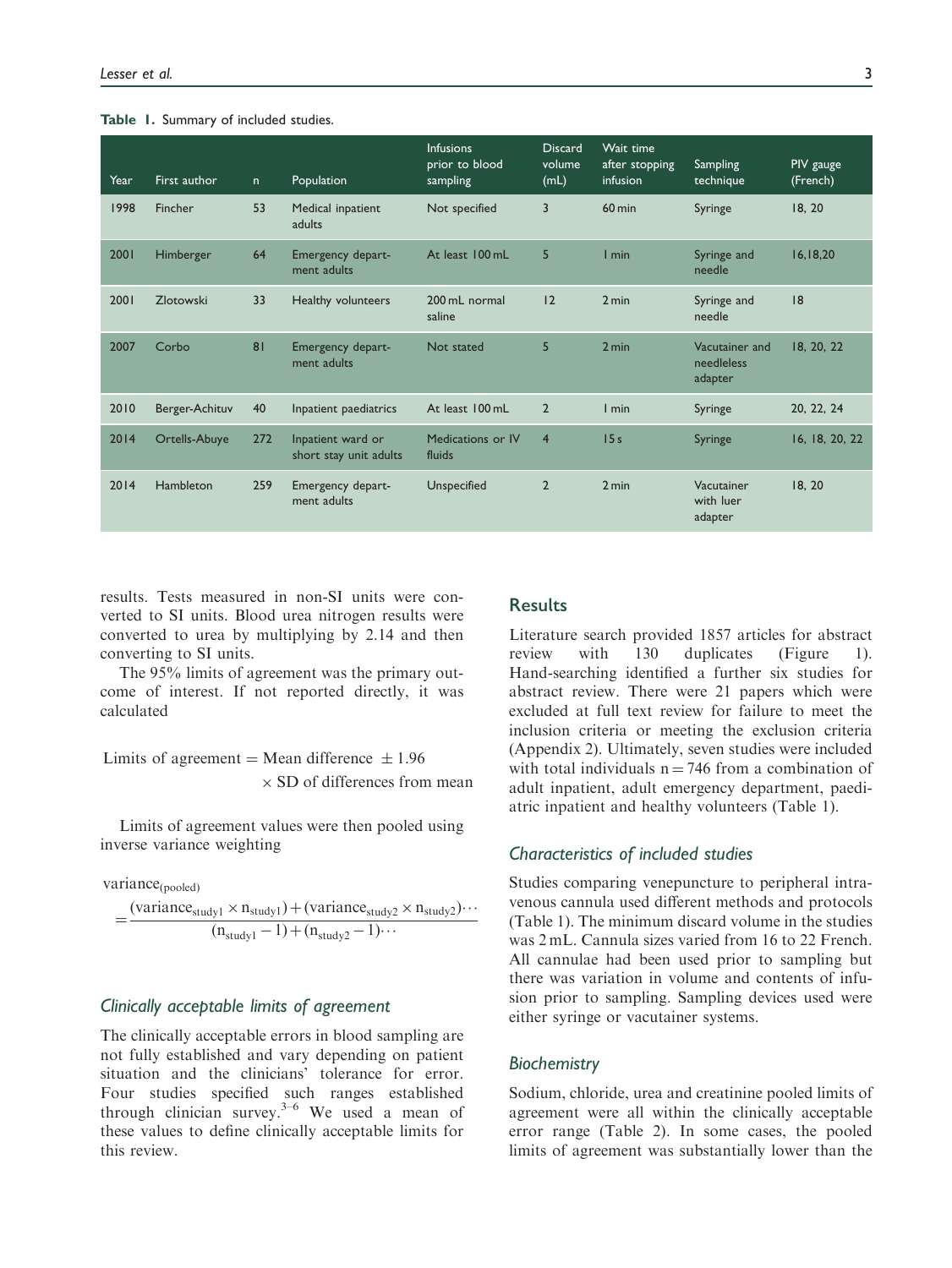|                                       | Sodium (mmol/L) |                | Potassium (mmol/L) |                | Chloride (mmol/L) |                | Urea (mmol/L)  |                       | Creatinine (umol/L) |                |
|---------------------------------------|-----------------|----------------|--------------------|----------------|-------------------|----------------|----------------|-----------------------|---------------------|----------------|
| Study                                 | Lower<br>bound  | Upper<br>bound | Lower<br>bound     | Upper<br>bound | Lower<br>bound    | Upper<br>bound | Lower<br>bound | <b>Upper</b><br>bound | Lower<br>bound      | Upper<br>bound |
| <b>Fincher</b>                        |                 |                | $-0.47$            | 0.45           |                   |                |                |                       |                     |                |
| Himberger                             | $-2.5$          | 3.3            | $-0.45$            | 0.56           | $-3.3$            | 3.9            | $-0.5$         | 0.6                   | $-16$               | 8              |
| Zlotowski                             | $-2.2$          | 2.7            | $-0.23$            | 0.39           | $-1.9$            | 1.8            | $-0.6$         | 0.7                   | $-8.7$              | 8.7            |
| Corbo                                 | $-4.0$          | 3.0            | $-0.70$            | 0.70           | $-3.3$            | 2.9            |                |                       |                     |                |
| Berger-Achituv                        | $-3.3$          | 2.9            | $-0.42$            | 0.43           | $-3.7$            | 2.9            | $-0.9$         | 0.8                   |                     |                |
| Ortells-Abuye                         | $-2.6$          | 3.1            | $-0.45$            | 0.45           |                   |                | $-1.1$         | 1.2                   |                     |                |
| Hambleton                             | $-3.5$          | 3.6            | $-0.46$            | 0.40           | $-2.6$            | 3.0            | $-0.6$         | 0.6                   | $-13$               | $\mathbf{H}$   |
| <b>Pooled results</b>                 | $-2.9$          | 3.3            | $-0.48$            | 0.46           | $-2.8$            | 3.0            | $-0.8$         | 0.9                   | $-13$               | 12             |
| <b>Clinically</b><br>acceptable range | $-4.3$          | 4.3            | $-0.35$            | 0.35           | $-6.5$            | 6.5            | $-1.1$         | 1.1                   | $-26$               | 26             |

Table 2. Results for renal function and electrolytes. Showing 95% limits of agreement for included papers, pooled 95% limits of agreement and clinically accepted range for comparison.

Table 3. Results for haematology and international normalised ratio (INR). Showing 95% limits of agreement for included papers, pooled 95% limits of agreement and clinically accepted range for comparison.

|                                       | Haemoglobin (g/dL) |                | Haematocrit (%) |                | White cells (1000/L) |                | Platelets (1000/L) |                | <b>INR</b>     |                |
|---------------------------------------|--------------------|----------------|-----------------|----------------|----------------------|----------------|--------------------|----------------|----------------|----------------|
| <b>Study</b>                          | Lower<br>bound     | Upper<br>bound | Lower<br>bound  | Upper<br>bound | Lower<br>bound       | Upper<br>bound | Lower<br>bound     | Upper<br>bound | Lower<br>bound | Upper<br>bound |
| <b>Fincher</b>                        |                    |                | $-0.6$          | 0.9            |                      |                |                    |                |                |                |
| Himberger                             | $-0.70$            | 0.70           | $-1.4$          | 1.3            | $-0.8$               | 0.7            | $-30$              | 27             |                |                |
| Zlotowski                             | $-0.34$            | 0.40           | $-1.0$          | 1.2            | $-0.7$               | 0.4            | $-13$              | 3              | $-0.06$        | 0.06           |
| Corbo                                 | $-0.61$            | 0.91           | $-1.4$          | 1.7            |                      |                |                    |                |                |                |
| Berger-Achituv                        | $-0.66$            | 0.57           | $-2.1$          | 1.9            | $-1.1$               | .              | $-37$              | 39             |                |                |
| Ortells-Abuye                         | $-0.65$            | 0.65           |                 |                | $-1.8$               | 1.8            | $-30$              | 34             |                |                |
| <b>Hambleton</b>                      | $-0.58$            | 0.47           | $-0.6$          | 0.5            | $-0.9$               | 0.8            | $-19$              | 16             | $-0.12$        | 0.11           |
| <b>Pooled results</b>                 | $-0.63$            | 0.57           | $-0.74$         | 0.64           | $-1.3$               | 1.2            | $-25$              | 26             | $-0.12$        | 0.10           |
| <b>Clinically</b><br>acceptable range | $-0.9$             | 0.9            | $-3.5$          | 3.5            | $-1.5$               | 1.5            | $-40$              | 40             | $-0.20$        | 0.20           |

clinically acceptable error range (e.g. creatinine in  $\mu$ mol/L limits of agreement = -13, +12; clinically acceptable range  $=\pm 26$ ). However, potassium limits of agreement exceeds the clinically acceptable error range (in mmol/L limits of agreement  $= -0.48$ , +0.46; clinically acceptable range =  $\pm$ 0.35).

# Haematology and international normalised ratio

The pooled results for haematology and international normalised ratio were all within the clinically acceptable limits of agreement (Table 3).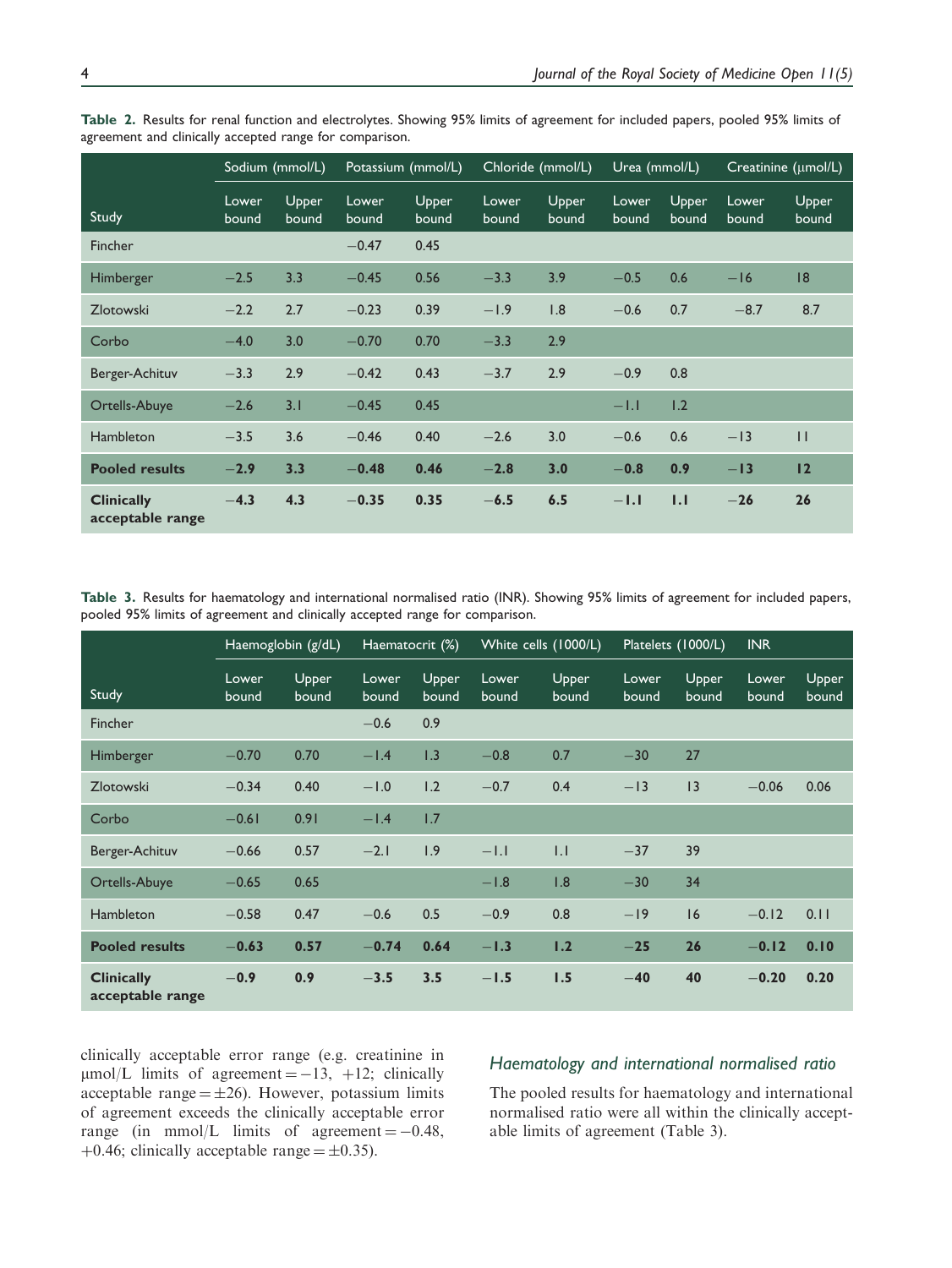|                                    | pH             |                | $pO2$ (kPa)    |                | $pCO2$ (kPa)   |                |
|------------------------------------|----------------|----------------|----------------|----------------|----------------|----------------|
| Study                              | Lower<br>bound | Upper<br>bound | Lower<br>bound | Upper<br>bound | Lower<br>bound | Upper<br>bound |
| Ortells-Abuye                      | $-0.060$       | 0.040          | $-5.4$         | 2.9            | $-0.8$         | 1.4            |
| Hambleton                          | $-0.034$       | 0.044          | $-2.9$         | 3.8            | $-1.2$         | 0.9            |
| <b>Pooled results</b>              | $-0.050$       | 0.040          | $-4.5$         | 3.0            | $-0.9$         | 1.3            |
| <b>Clinically acceptable range</b> | $-0.1$         | 0.1            | $-0.7$         | 0.7            | $-0.7$         | 0.7            |

Table 4. Results for blood gas and pH. Showing 95% limits of agreement for included papers, pooled 95% limits of agreement and clinically accepted range for comparison.

# Blood gases and pH

The pooled limits of agreement for pH was within clinically acceptable range (Table 4). However, the pooled limits of agreement for  $pCO<sub>2</sub>$  exceeded the clinically acceptable range (in kPa limits of  $agreement = -0.9, +1.3; clinically accepted be$ range  $= \pm 0.7$ ) and limits of agreement pO<sub>2</sub> dramatically exceeded the clinical acceptable range (in kPa limits of agreement  $= -4.5, +3.0$ ; clinically acceptable range  $=\pm 0.7$ ).

# **Discussion**

Across pooled studies, we showed that assays from used peripheral intravenous cannula were reliable and clinically consistent with fresh venepuncture samples, except in the case of potassium and blood gases. Taken together, our findings suggest that peripheral intravenous cannula sampling could be given greater consideration in clinical practice – at least for the tests described.

The results for potassium levels were not within clinically acceptable agreement limits for some patients. The 95% limits of agreement for potassium of  $-0.46$  to  $+0.47$  mmol/L shows that, for patients where a tight control of potassium is essential, samples from used peripheral intravenous cannula should be used with caution. For most other patients, a sample from a peripheral intravenous cannula would be sufficient and the level of error  $\pm 0.47$  mmol/L is unlikely to affect patient outcomes. The cause for the higher level of error is not clear, though haemolysis or haemodilution was excluded as causes in the studies considered here. For blood gas analyses ( $pO_2$  and  $pCO_2$ ), the two studies reporting these suggested errors were due to contamination of the samples with atmospheric air post-collection. $6,7$ 

There were some limitations to this study. There was heterogeneity in study populations, protocols and equipment. It is not clear whether our findings are generalisable to other sampling techniques, e.g. with narrower gauge cannula.

In terms of haemolysis degrading the sample quality, we show that for most blood tests it does not lead to significant errors. However, if the laboratory or analysers do not check for haemolysed samples it could lead to errors in results.<sup>8</sup>

We did not assess some commonly ordered blood tests. Our findings relate to specific assays and may not be generalisable to other haematology and biochemistry investigations.

The clinical impact of these findings will be greatest in those situations in which patients require repeated blood tests where samples from peripheral intravenous cannula would be suitable. For example, if a patient were admitted with symptomatic anaemia and needed serial haemoglobin measurements samples from a cannula could be used. Peripheral intravenous cannula sampling can be an alternative for patients who find venepuncture intensely distressing. There are also patients in which venepuncture is technically difficult and peripheral intravenous cannula samples can provide easier access to blood.

Our findings do not explain why some blood tests are not reliable when taken from a used peripheral intravenous cannula and this could be the subject of further research. Further studies could also be considered to assess other assays which were not included in this paper.

## **Conclusions**

Peripheral intravenous cannula samples are interchangeable with venepuncture for sodium, chloride, urea, creatinine and haematology tests. Peripheral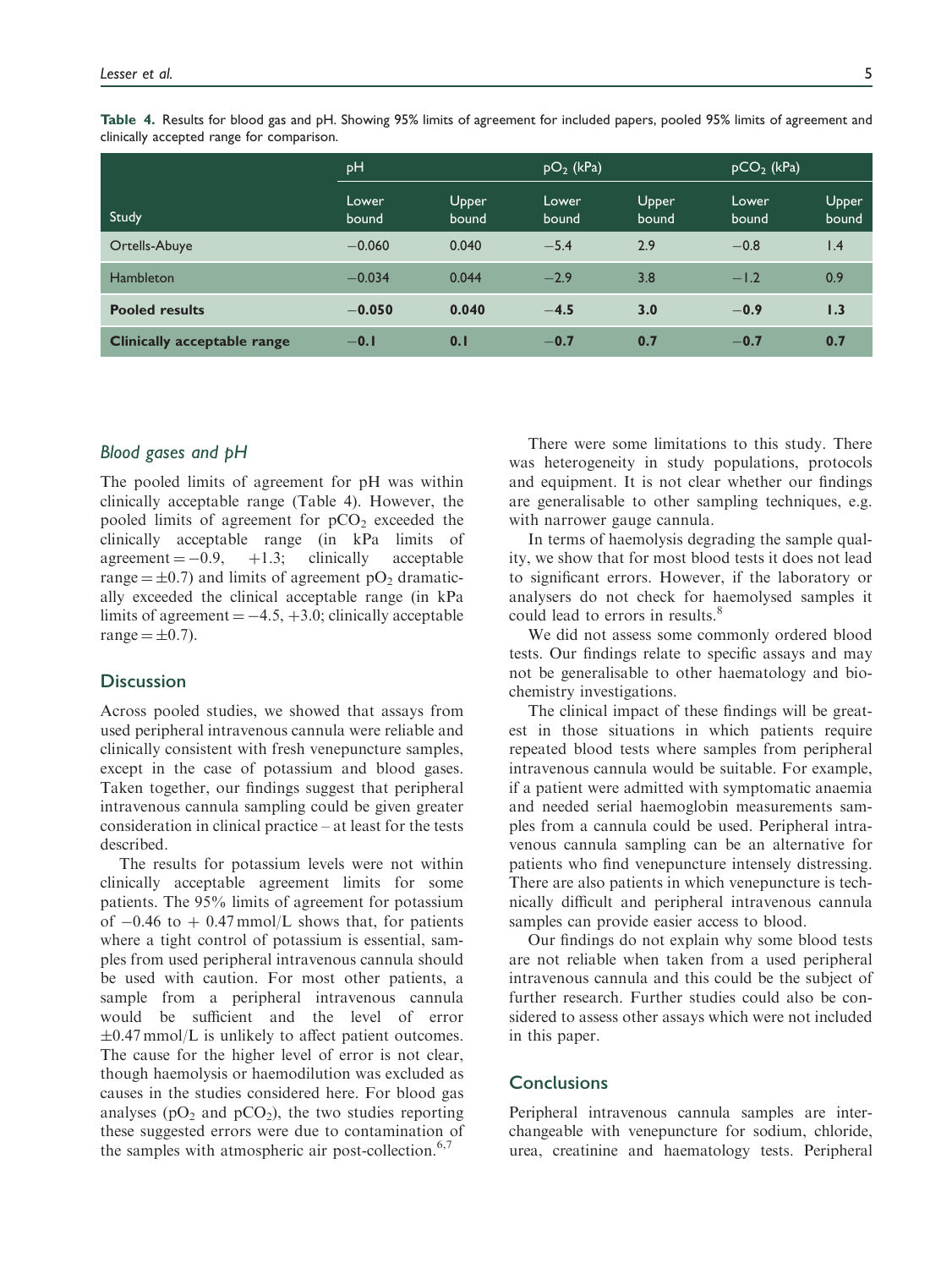intravenous cannula samples can be used for potassium measurement in situations where error of  $\pm 0.47$  mmol/L is acceptable. Blood gas analysis for  $pO_2$  and  $pCO_2$  can show clinically significant differences between peripheral intravenous cannula and venepuncture and so peripheral intravenous cannula samples should not be used. Overall, peripheral intravenous cannula sampling is a reasonable clinical practice for a range of common assays.

#### Declarations

Competing Interests: None declared.

Funding: DD is supported by a Wellcome Trust Intermediate Clinical Fellowship (WT107467). DL is supported as a UCLH CEO clinical research fellow.

Ethics approval: Not applicable.

Guarantor: FL.

Contributorship: FL and DL both conceived the research. FL led the planning of the research. FL and DL contributed equally to the literature search, review of literature and data analysis. All authors were involved in drafting and have approved the final version. FL is the guarantor and principal investigator, accepting responsibility for the study.

#### Acknowledgements: None

Provenance: Not commissioned. Peer-reviewed by Devaki Nair and Patrick Twomey.

ORCID iD: Finnian D Lesser iD [https://orcid.org/0000-0002-](https://orcid.org/0000-0002-8428-4535) [8428-4535](https://orcid.org/0000-0002-8428-4535)

#### **References**

- 1. World Health Organization. WHO guidelines on drawing blood: best practices in phlebotomy. World Health Organization; 2010, p.14.
- 2. Bland JM and Altman DG. Statistical methods for assessing agreement between two methods of clinical measurement. Lancet 1986; 327: 307–310.
- 3. Zlotowski SJ, Kupas DF and Wood GC. Comparison of laboratory values obtained by means of routine venipuncture versus peripheral intravenous catheter after a normal saline solution bolus. Ann Emerg Med 2001; 38: 497–504.
- 4. Fincher RK, Strong JS and Jackson JL. Accuracy of measurements of hemoglobin and potassium in blood samples from peripheral catheters. Am J Crit Care 1998; 7: 439–443.
- 5. Berger-Achituv S, Budde-Schwartzman B and Ellis MH, Shenkman Z, Erez I. Blood sampling through peripheral venous catheters is reliable for selected basic analytes in children. Pediatrics 2010; 126: e179–e186.
- 6. Ortells-Abuye N, Busquets-Puigdevall T, Díaz-Bergara M, et al. A cross-sectional study to compare two blood collection methods: direct venous puncture and peripheral venous catheter. BMJ Open 2014; 4: e004250.
- 7. Hambleton VL, Gómez IA and Andreu FAB. Venipuncture versus peripheral catheter: do infusions alter laboratory results? J Emerg Nurs 2014; 40: 20–26.
- 8. Mather A and Mackie NR. Effect of haemolysis on serum electrolyte values. Clin Chem 1960; 6: 227-233.
- 9. Himberger JR and Himberger LC. Accuracy of drawing blood through infusing intravenous lines. Hear Lung 2001; 30: 66–73.
- 10. Corbo J, Fu L and Silver M, Fu L, Silver M, Atallah H, Bijur P. Comparison of laboratory values obtained by phlebotomy versus saline lock devices. Acad Emerg Med 2007; 14: 23–27.
- 11. Liberati A, Altman DG, Tetzlaff J, et al. The PRISMA statement for reporting systematic reviews and metaanalyses of studies that evaluate health care interventions: explanation and elaboration. PLoS Med 2009; 6: e1000100.

## Appendix 1. PubMed search strategy

- 1. ((cannula) OR saline lock device) OR peripheral venous catheter OR (Catheterization, Peripheral\*) OR Infusions, Intravenous/ instrumentation\*
- 2. ((blood sampling) OR Blood collection) OR phlebotomy
- 3. Humans[MeSH Terms]
- 4. #1 AND #2 AND #3

# Appendix 2. Excluded papers at full text review and reasons for exclusion

- 1. Arrants J, Willis M, Stevens B, et al. Reliability of an intravenous intermittent access port (saline lock) for obtaining blood samples for coagulation studies. Am J Crit Care 1999; 8: 344–348. (Reason: Studies which used newly inserted peripheral intravenous cannula AND No wait period after stopping infusions).
- 2. Baker RB, Summer SS, Lawrence M, et al. Determining optimal waste volume from an intravenous catheter. J Infus Nurs 2013; 36: 92–96. (Reason: Studies which used newly inserted peripheral intravenous cannula).
- 3. Baradari AG, Zargar N and Aarabi M, Koohsari E, Zeydi AE. Comparison of hematologic and biochemical test results in blood samples obtained by venipuncture and peripheral intravenous catheter. J Mazandaran Univ Med Sci 2016; 66–72. (Reason: Non-English).
- 4. Braniff H, DeCarlo A and Haskamp AC, Broome ME. Pediatric blood sample collection from a pre-existing peripheral intravenous (PIV) catheter. J Pediatr Nurs 2014; 29: 451–456. (Reason: Did not measure numerical results for at least one of the included tests).
- 5. Cadacio C and Nachamkin I. A novel needle-free blood draw device for sample collection from short peripheral catheters. J Infus Nurs 2017; 40: 156–162. (Reason: